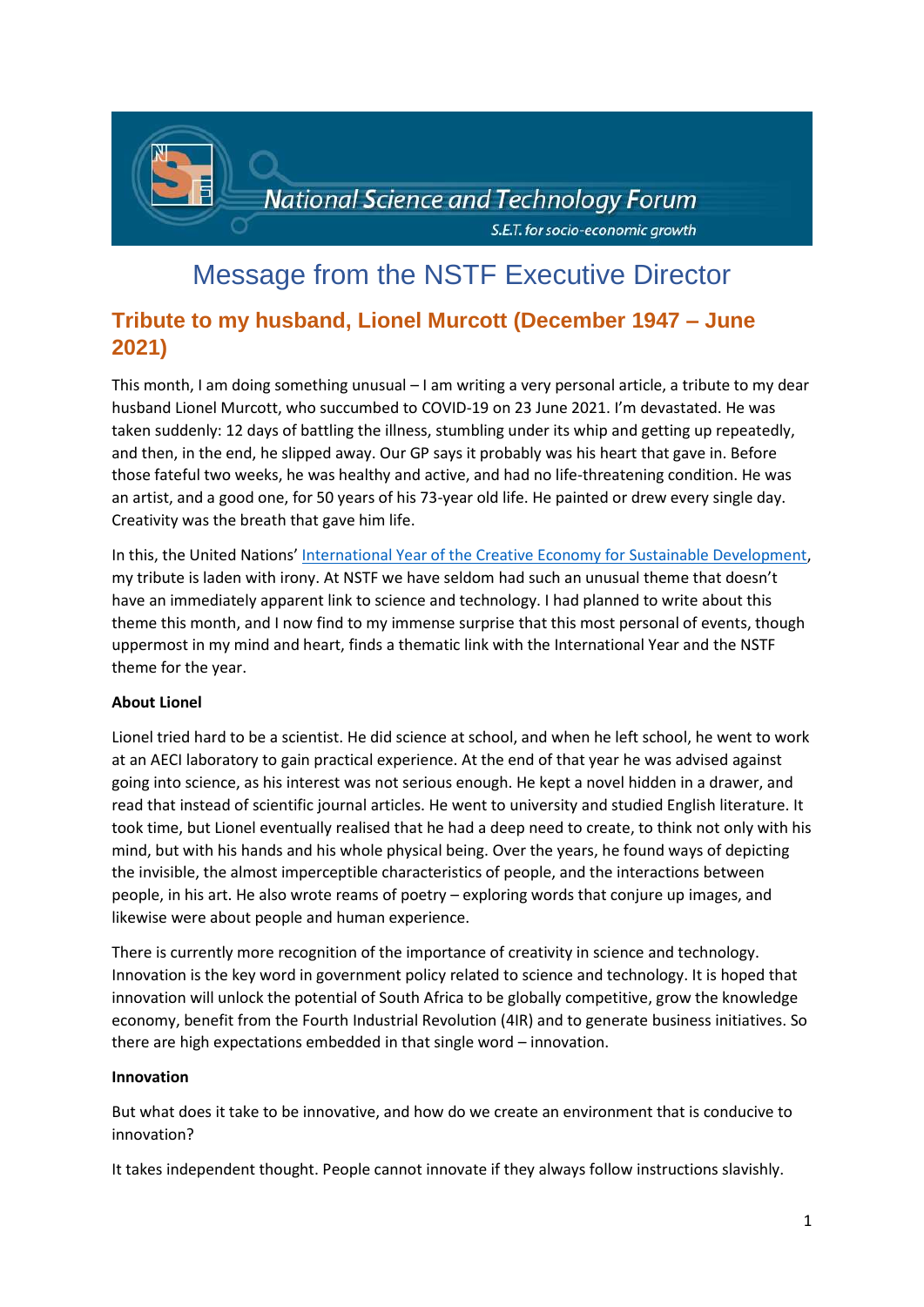They cannot be innovative if they are inhibited and censor themselves before they even start. We cannot innovate if we are fearful and dare not take risks. What Lionel has taught me through his example over the years, is that one should develop and push the boundaries – of what you are supposedly 'allowed' by conventions, and of what you can currently do, to grow and challenge yourself. To have the guiding star within you, not only held up by others.

Innovation requires lateral thinking, the unfettered search for new perspectives and ideas, the flexibility to deal with risk and uncertainty. In short, it requires creativity. Our 'new way of life' under the yoke of the pandemic requires adaptability, agility and creativity. It is the agile that will be the fittest who have a chance to survive mentally, economically and emotionally (having survived or avoided the physical effects of COVID-19). Lionel survived lockdown last year because he continued pursuing his life's mission, but also because he challenged himself during those months to develop new ways of making art. His art group went 'online', using the new medium to connect artists and allowing them to share their work with one another. Agility.

So it is with innovation in science, engineering and technology, and in the science, technology, engineering and mathematics (STEM) subjects studied at school. A growing number of voices are calling for the arts to be integrated with the STEM subjects at school level, the new acronym being STEAM. It is recognised that if our senses are activated, and our hands are involved, our minds work better.

An environment that is conducive to innovation is one where individuals are free to explore ideas and experiment with them, and develop them into useful processes and products. In a productive team of researchers, I expect that such an environment will be created by the interactions themselves. However, do the managers of research teams and development understand this? Are they able to support such collaborative, essentially creative problem solving? Or do the administrative requirements force productive activities into a mould too soon, discouraging wider exploration before committing to a particular plan?

**Us**



We were blessed with a good relationship, Lionel and I. With his wide interests, including what science has uncovered (/is uncovering), plants and animals, and my love of art, we could share in each other's worlds. We also shared a passionate love of books, including literature and non-fiction. His art and poetry spoke (still speak) to my heart, and he sometimes benefitted from my analytical approach to things.

*Jansie Niehaus and Lionel Murcott*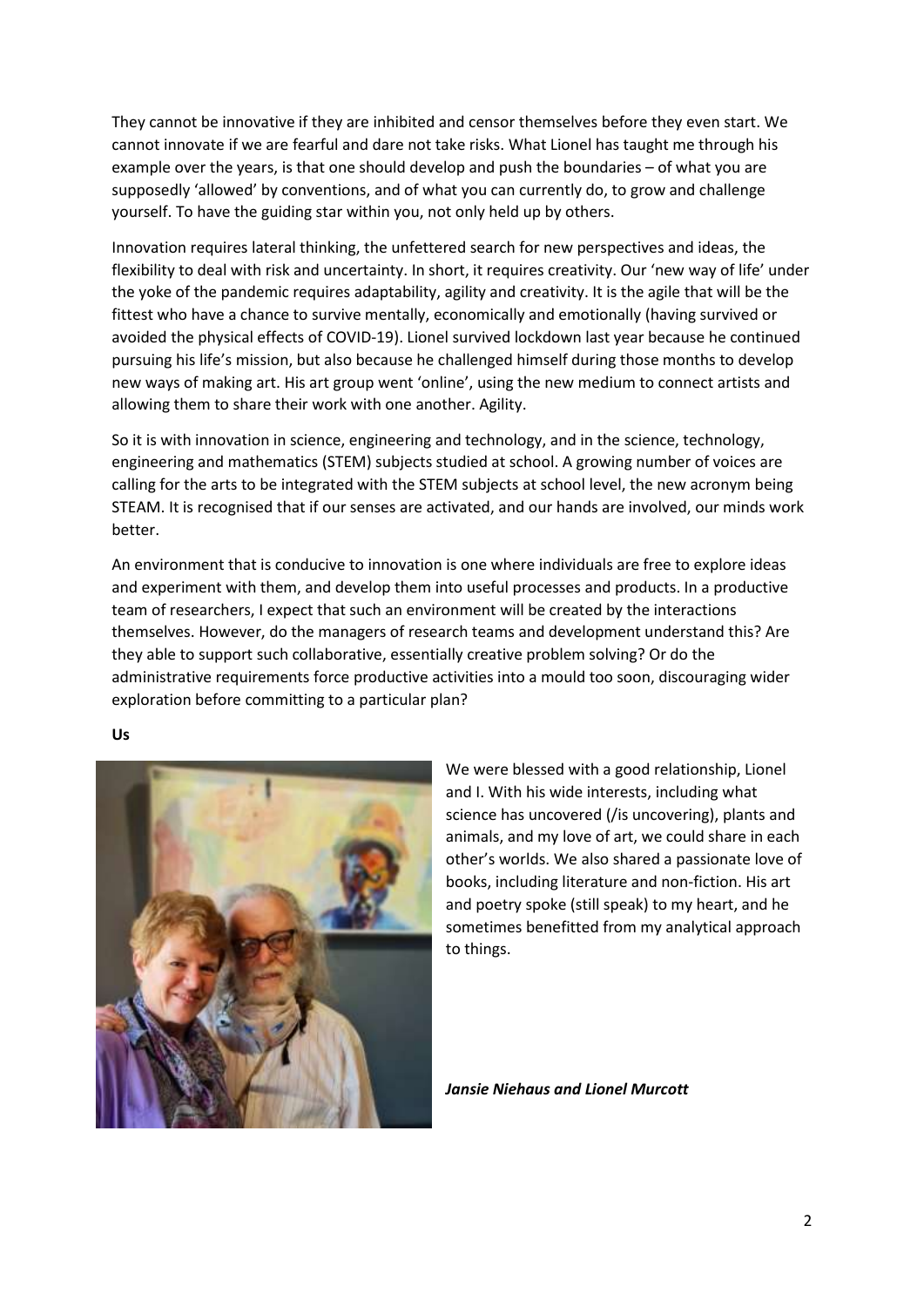## **What about the creative ECONOMY?**

The 'creative economy' is of course a broader concept than creativity. It is the potential of creative activity to generate economic value. Sustainability is given more detailed expression in the Sustainable Development Goals (SDGs), which include eradicating poverty and growing economies. The concept is therefore not only related to environmental sustainability. The connection between creative economic activities and science and technology, is multi-faceted. The most obvious connection for me, is creative activities in the digital space, which requires some technical knowledge and skills, and is enabled by digital technology, itself an ever-changing and developing creative space.

## **Environmental sustainability**

Nevertheless, environmental sustainability is an important part of the SDGs. What then, are creative activities that relate to environmental sustainability?

Among others, there is a growing trend in the arts to express revulsion at the destruction and abuse of nature, climate change and the mountains of waste generated by economic activity and a consumerist society. Artworks including sculptures and installations are built with waste materials, sometimes quite beautiful works resulting from the process, for example the golden seal statue built with coffee capsules[: Cape Town artist creates statue by recycling used coffee capsules](https://www.thesouthafrican.com/lifestyle/art-artists/table-bay-hotel-capsule-statue-godfrey-dambuleni/)  [\(thesouthafrican.com\).](https://www.thesouthafrican.com/lifestyle/art-artists/table-bay-hotel-capsule-statue-godfrey-dambuleni/)

See also [12 Inspiring Works of Art on Plastic Pollution](https://www.plasticpollutioncoalition.org/blog/2017/5/2/10-inspiring-works-of-art-about-plastic-pollution) — Plastic Pollution Coalition. One of the inspiring works is the Bristol Whales which is a massive sculpture, made of steel, willow and plastic bottles. See the video for the construction challenge, the willow growing and weaving and collaboration with a marine biologist.

# **Returning to my tribute**

Lionel made some collages over the years, from scrap material – whatever was handy, found objects and some scraps that were significant in meaning. Long before we got together, decades ago, he made a collage to honour me when I came out of prison, using the gift wrap in which I had given him his birthday present. We were not even in love then, but he had a strong impulse to build artworks out of recycled objects, giving them meaning in the process.

Lionel was a teacher for about 30 years. He devised art projects with the children that were exciting and collaborative, and included scrap materials. The last one before he retired was an installation and dramatization of Pablo Picasso's famous painting, Guernica. He devised masks and objects based on the figures in the painting, and the children made them, and then enacted the drama. It was, in effect, a protest against war and violence.

Lionel trod lightly on the earth. He grew vegetables and herbs in our garden, was very particular and disciplined about recycling and he mourned the destruction of nature happening on a massive scale. He never indulged in the acquisition of material things for their own sake. His respect for life – including plants and animals – was profound.

I am not suggesting that art should always be at the service of any cause, including that of environmental sustainability. But it is interesting to increasingly see works of art that express awareness of and sensitivity to the urgent need to take care of the natural environment and adapt our ways of life to 'tread lightly'.